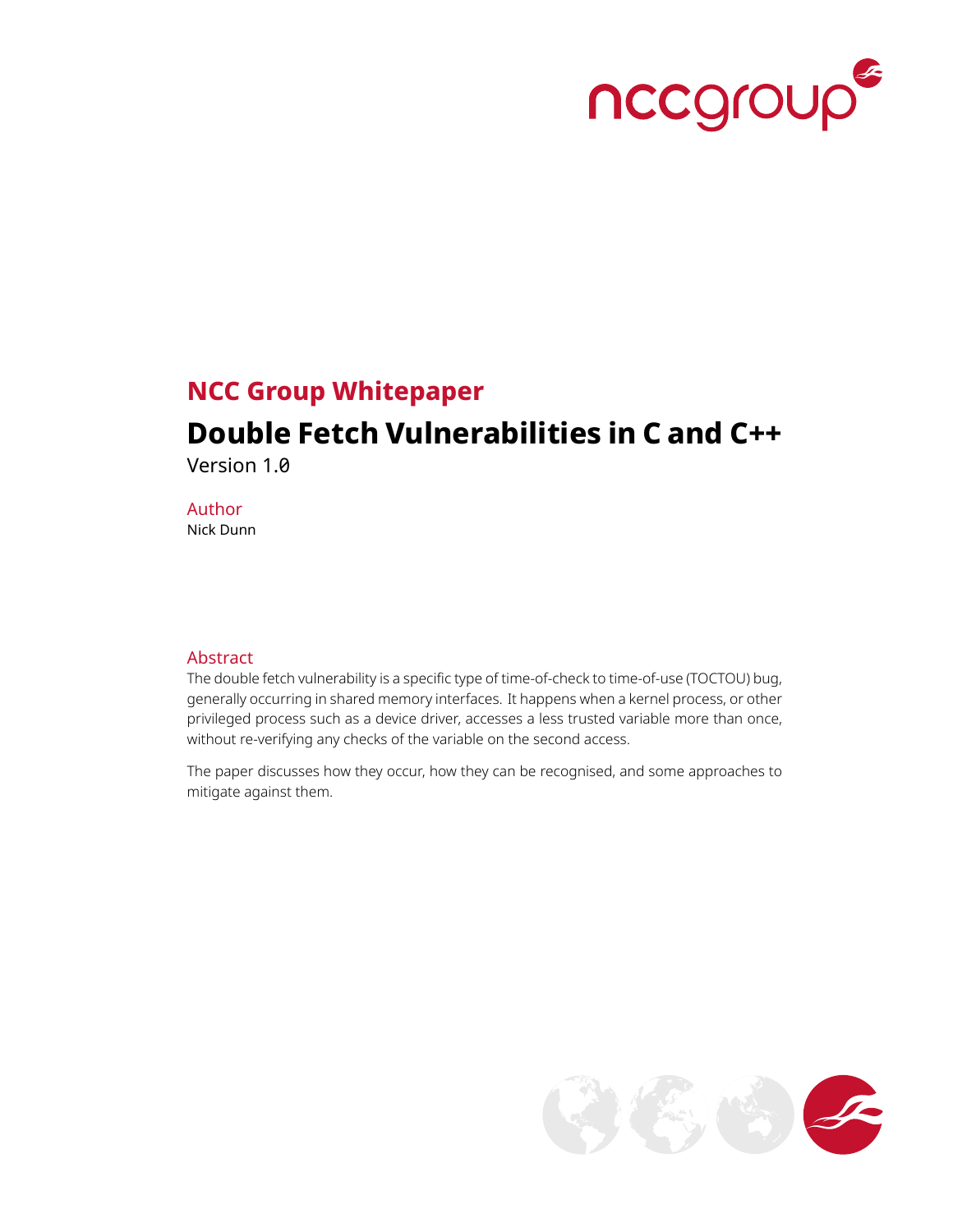### **Table of Contents**



<span id="page-1-0"></span>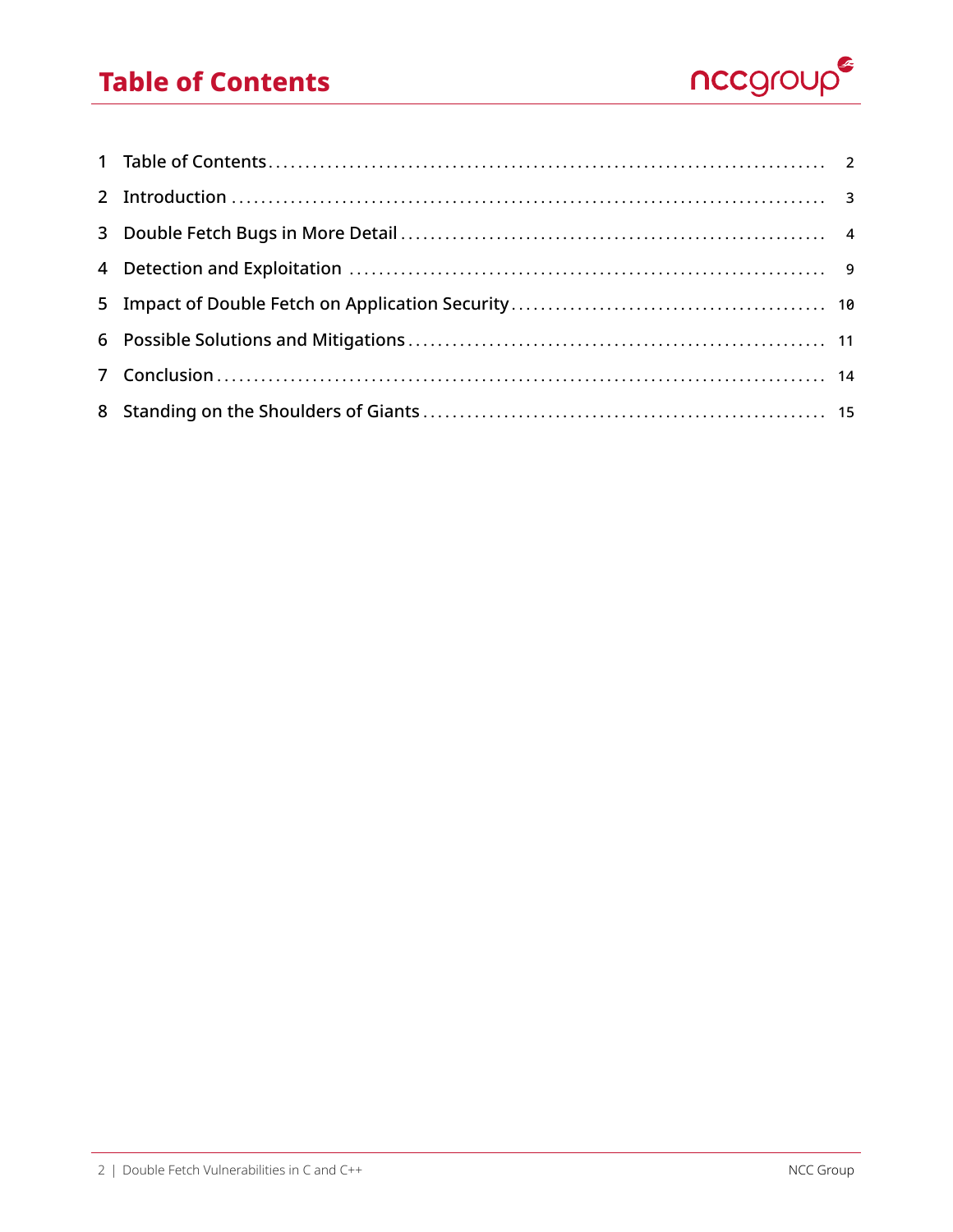## **Introduction**



<span id="page-2-0"></span>The double fetch vulnerability is a specific type of time-of-check to time-of-use (TOCTOU) bug, generally occurring in shared memory interfaces. It happens when a kernel process, or other privileged process such as a device driver or ARM TrustZone, reads a less trusted variable more than once, without re-verifying any checks of the variable on the second read. The term was first used by Fermin J. Serna in a post on the Microsoft Security and Defense Blog for MS08-06[1](#page-2-1), in 2008<sup>1</sup> although the bug class was known prior to that blog post. This bug (MS08-061) allowed a local privilege escalation in the then current version of Windows<sup>[2](#page-2-2)</sup> as a result of the kernel accessing a user-controlled memory pool twice, without checking for a change in the size of the memory pool. No public domain exploits exist for this vulnerability, although it was possibly overshadowed at the time by MS08-067, a notorious remote code execution vulnerability with System privileges, that was disclosed two weeks later. Since the discovery and description of MS08- 061, variations of the double-fetch vulnerability have been discovered in the Linux Kernel, the Windows kernel, and in various device drivers and virtualized hardware (see the examples later in this paper). Double fetches cause security concerns for various reasons. If device drivers, kernel processes, or other high-privileged code interact with a usercontrolled variable that is susceptible to double fetch, then it can result in a vulnerability (such as privilege escalation or buffer overflow). These defects are not easily identifiable by static analysis.

<span id="page-2-2"></span><span id="page-2-1"></span><sup>1</sup> <https://msrc-blog.microsoft.com/2008/10/14/ms08-061-the-case-of-the-kernel-mode-double-fetch/> 2 <https://docs.microsoft.com/en-us/security-updates/securitybulletins/2008/ms08-061>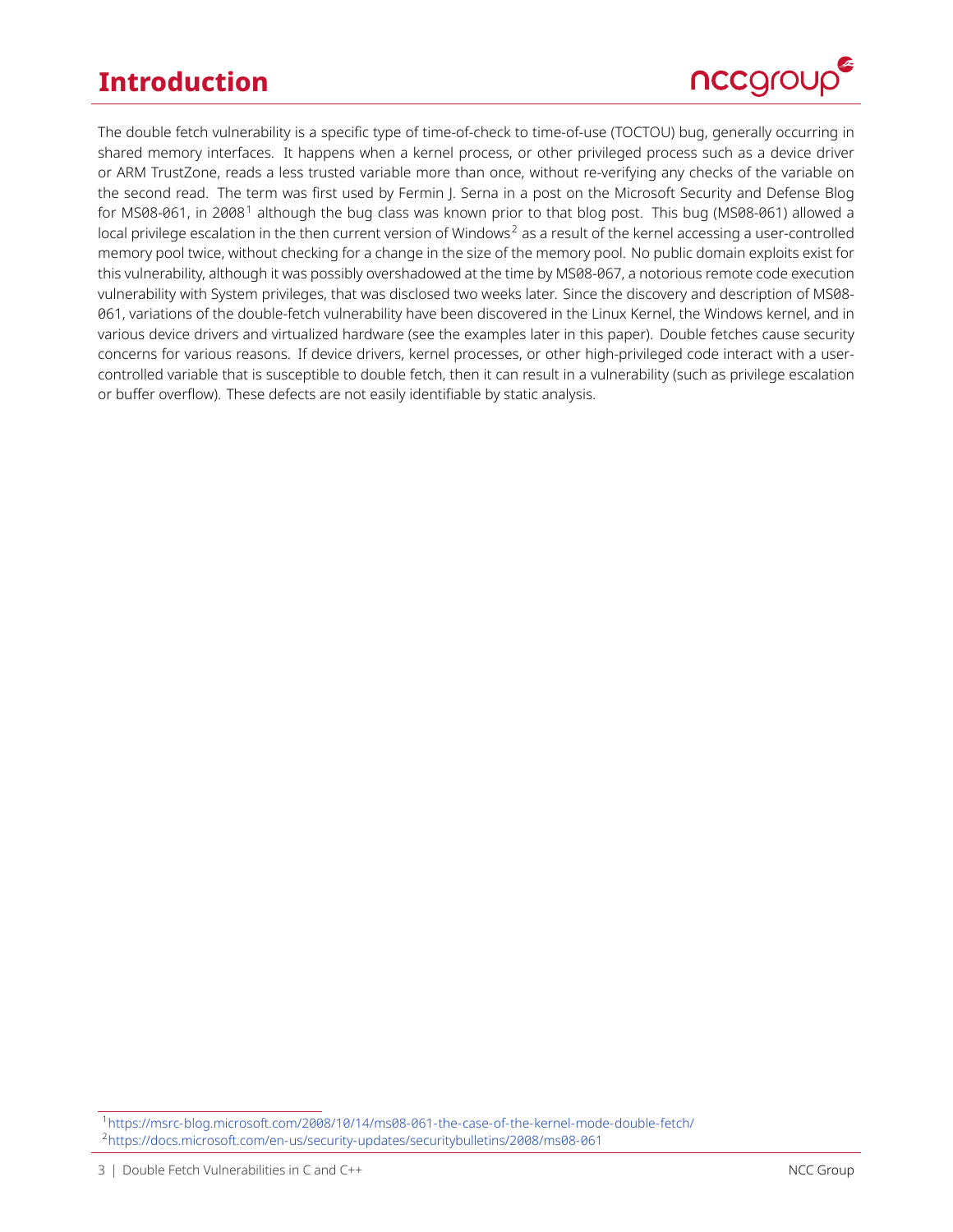## **Double Fetch Bugs in More Detail**



<span id="page-3-0"></span>There are variations in the (unintentional) implementation or manifestation of the double fetch bug, but they all access a value from shared variable or memory interface that is accessible by another process. The subsequent fetching of that data without a subsequent check for whether it has been changed by other processes or by hardware that can modify the data. This can have security implications when a privileged process carries out the fetching, using user-controlled data from a less privileged process.

It's also important to note that although the bugs are commonly known by the name 'double fetch', the general class of bug can be caused by other types of access (such as a shared variable or object), and the situation may also occur with more than two accesses.

Double fetch bugs can be caused by access of shared memory with insufficient protections, sometimes due to invalid programmer assumptions, or in other cases, by compiler optimization, which we'll also examine. The outcome is a privileged process such as a kernel, uses data controlled by a less privileged user without a suitable check, potentially leading to privilege escalation.

Not all double fetch instances are exploitable. The level of risk is classified by Wang<sup>[3](#page-3-1)</sup> as follows:  $*$  Benign double fetch: A case that will not cause harm, because of other protections, because the double-fetched value is not used twice or the original value is overwritten prior to use. \* Harmful double fetch: A case that could cause failures in the kernel/process with the failures limited to performance issues. \* Double-fetch vulnerability: A case that can be actively exploited for privilege escalation, arbitrary read/write, or buffer overflows.

While we examine double fetch in general terms in this paper, we concentrate on the security implications and primarily concern ourselves with double fetch vulnerabilities (although any defences and mitigations discussed are equally applicable against the benign and harmful instances).

The non-exploitable instances can still result in sub-optimal performance, and can cause poor performance in terms of speed or resource usage, or potentially a crash.

These bugs exist in low-level code such as the kernel and device drivers, because shared memory interfaces can offer performance benefits over high-level mechanisms such as sockets. Device drivers, by their nature, are susceptible to this issue because they run with elevated privileges while interacting with memory that may be updated by a piece of hardware.

Double fetch vulnerabilities can be caused by poor programming practices or by unexpected compiler optimizations. To illustrate these cases and make the explanations more concrete, we'll look at examples of each in detail in the following sections, and discuss the nature of the vulnerabilities and how they were fixed.

#### Programming Practices Causing Double Fetch

A double fetch bug may occur due to insecure programming practices. This could happen when, for example, a privileged process uses a variable controlled by a less-privileged process and performs a check on it, before subsequently reusing the same variable without performing further checks.

Although double fetch vulnerabilities existed prior to MS08-061, these were usually described using more traditional terms, such as buffer overflow. Fermin J. Serna first used the term double fetch in a blog post.<sup>[4](#page-3-2)</sup>

In the MS08-061 blog post we are given the following code:

```
// Attacker controls lParam
void win32k_entry_point(...) {
    [...]
    // lParam has already passed successfully the ProbeForRead
```
<span id="page-3-2"></span><span id="page-3-1"></span><sup>3</sup>[https://discovery.ucl.ac.uk/id/eprint/1557280/1/Dodier-Lazaro\\_sec17-wang.pdf](https://discovery.ucl.ac.uk/id/eprint/1557280/1/Dodier-Lazaro_sec17-wang.pdf) 4 <https://msrc-blog.microsoft.com/2008/10/14/ms08-061-the-case-of-the-kernel-mode-double-fetch/>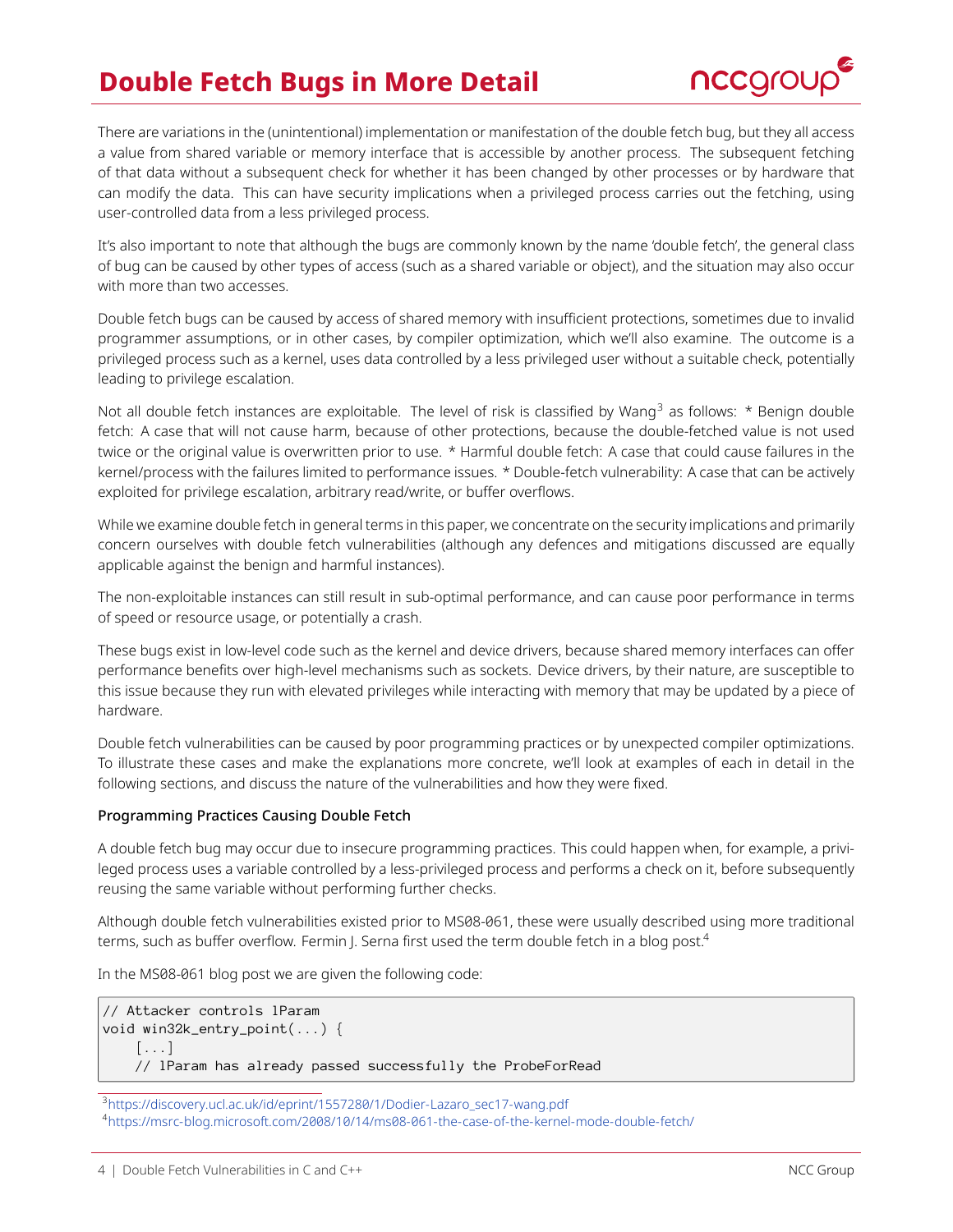

```
my_struct = (PMY_STRUCT)lParam;
   if (my_struct ->lpData) {
       cbCapture = sizeof(MY_STRUCT) + my_struct->cbData; // [1] first fetch
       [...]
       // my_struct ->lpData has already passed successfully the ProbeForRead
       [...]
       if ( my_allocation = UserAllocPoolWithQuota(cbCapture, TAG_SMS_CAPTURE)) != NULL) {
           RtlCopyMemory(my_allocation, my_struct->lpData,
               my_struct->cbData); // [2] second fetch
       }
    }
   [...]
}
```
In this case, the two fetches are visible in the source code, and a manual code review could conceivably identify the issue, provided the reviewer identified the variable as originating in user space, prior to being used by the kernel. In this example, the first fetch of mystruct->cbData is used to determine the size of my\_struct->lpData, and to then determine the size of an area of memory referenced by my\_allocation that will hold a copy of my\_struct->lpData. The second fetch takes place when the RtlCopyMemory function<sup>[5](#page-4-0)</sup> is used to obtain a new copy of my\_struct and copy mystruct->cbData bytes of my\_struct->lpData into my\_allocation. If an attacker has inserted a payload into the memory referenced by my\_struct that is larger than the original value of my\_struct, then this payload will overflow the memory referenced by my\_allocation.

Generally, these situations involve invariants between two or more variables where one or more of these variables is modified without the invariant being enforced. An example of a specific situation that could impact security, such as the one previously described, is where code for a privileged process reads a user-controlled variable to determine the size of memory allocation and subsequently to perform a copy of the variable, without re-checking that the size is still correct. Detection and possible fixes are described later in this post. The following example shows code from Linux kernel 2.[6](#page-4-1).9, reported in CVE 2005-2490<sup>6,[7](#page-4-2)</sup> Although described as a buffer overflow in the CVE, it is similar to the vulnerability described by MS08-061 in that it checks the length once, but fetches it twice, using the length from the first fetch. In the following code, the user-controlled parameters passed into the function are examined in the first while loop and copied in the second while loop. The verification of the data's length only occurs in the first loop, while the second loop copies the data without verifying the length.

```
int cmsghdr_from_user_compat_to_kern(struct msghdr *kmsg, unsigned char *stackbuf,
    int stackbuf_size)
{
    struct compat_cmsghdr __user *ucmsg;
    struct cmsghdr *kcmsg, *kcmsg_base;
    compat_size_t ucmlen;
    [\ldots]kcmsg_base = kcmsg = (struct cmsghdr * )stackbuf;ucmsq = CMSG COMPAT FIRSTHDR(kmsq);
    while(ucmsg != NULL) {
        if(get_user(ucmlen, &ucmsg->cmsg_len))
            return -EFAULT;
```

```
5
https://docs.microsoft.com/en-us/windows-hardware/drivers/ddi/wdm/nf-wdm-rtlcopymemory
```

```
6
https://www.cvedetails.com/cve/CVE-2005-2490/
```

```
https://discovery.ucl.ac.uk/id/eprint/1557280/1/Dodier-Lazaro_sec17-wang.pdf
```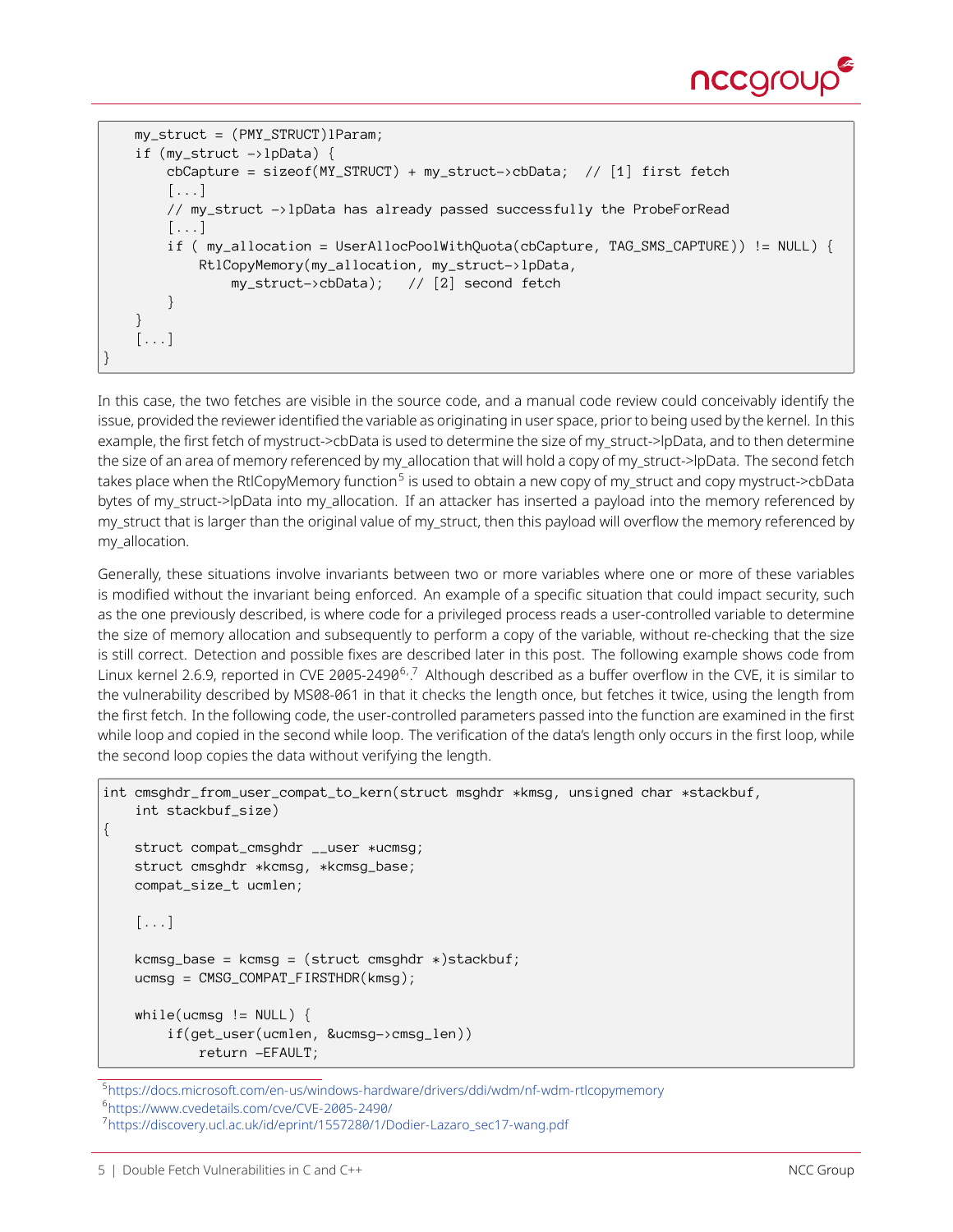

```
if(CMSG_COMPAT_ALIGN(ucmlen) < CMSG_COMPAT_ALIGN(sizeof(struct compat_cmsghdr)))
        return -EINVAL;
    [...]
    if((\ldots)((char \_useer *)) \times ] = (char \_useer*) \ldots + \text{ucm} > kmsq->msq_controllen)
        return -EINVAL;
    ucmsg = cmsg_{compat_{n}}xthdr(kmsg, ucmsg, ucmlen);}
if(kcmlen == 0)return -EINVAL;
[...]
ucmsq = CMSG COMPAT FIRSTHDR(kmsq);
while(ucmsg != NULL) {
    __get_user(ucmlen, &ucmsg->cmsg_len);
    tmp = ((ucmlen - CMSy_COMPAT\_ALIGN(sizeof(*ucmsg))) +CMSG_ALIGN(sizeof(struct cmsghdr)));
    kcmsg->cmsg_len = tmp;
    if(copy_from_user(CMSG_DATA(kcmsg), CMSG_COMPAT_DATA(ucmsg),
        (ucmlen - CMSG_COMPAT_ALIGN(sizeof(*ucmsg)))))
}
```
#### Compiler-Introduced Double Fetch

A double fetch bug can occur in situations where the compiler introduces multiple fetches of a variable, despite a single read within the source code. Unlike the MS08-061 bug previously discussed, this defect arises from a permissible compiler transformation that results in a second read of the user-controlled memory. Consequently, the defect is visible in the object code but not the source code.

Note that this bug type has been referred to as 'compiler induced' in the past. We are using the phrase 'compiler introduced' here to emphasize that this is a valid transformation. This distinction will be discussed in more detail later.

The following code, adapted from Xen Security Advisory CVE-2015-[8](#page-5-0)550 (XSA-155),<sup>8</sup> illustrates a compiler-introduced double fetch. The code is vulnerable to a race condition, in a case where the integer referenced by the ps pointer could be modified by another thread that carried out the modification between the first and second read of the variable.

```
#include <stdio.h>
#include <stdlib.h>
void doStuff(int* ps)
{
        printf("NON-VOLATILE");
        switch(*ps)
        {
                case 0: { printf("0"); break; }
                case 1: { printf("1"); break; }
```
<span id="page-5-0"></span>8 <https://cve.mitre.org/cgi-bin/cvename.cgi?name=CVE-2015-8550>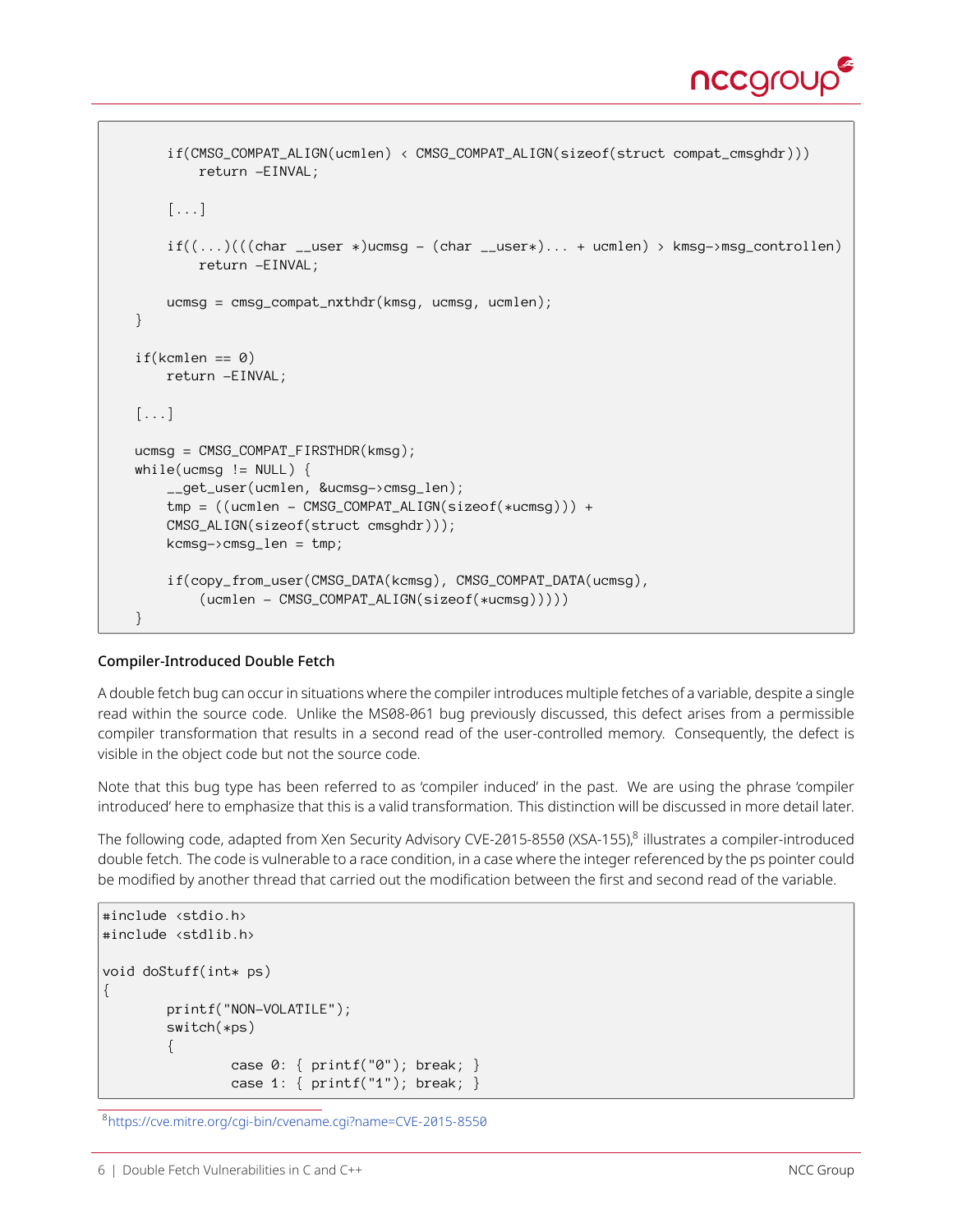

```
case 2: { printf("2"); break; }
                case 3: { printf("3"); break; }
                case 4: \{ printf("4"); break; \}default: { printf("default"); break; }
        }
        return;
}
void main(int argc, void *argv)
{
        int i = rand();
        doStuff(&i);
}
```
The source code has a single read of \*ps, but the compiler produces object code with multiple reads of \*ps. This is a result of the "as-if" principle, as described in section 5.1 of the C[9](#page-6-0)9 Rationale 2003 $^9$ :

The /as if/ principle is invoked repeatedly in this Rationale. The C89 Committee found that describing various aspects of the C language, library, and environment in terms of concrete models best serves discussion and presentation. Every attempt has been made to craft these models so that implementations are constrained only insofar as they must bring about the same result, /as if/ they had implemented the presentation model; often enough the clearest model would make for the worst implementation.

This bug is a consequence of the way GCC optimizes code for Intel architecture, containing switch statements with five or more cases.<sup>[10](#page-6-1)</sup> The optimization eliminates the use of a register in cases where the default value is hit, but opens a small window for an attacker to modify the variable between reads.

This is apparent in the compiler output below, that shows the switch value held in memory, at a location pointed to by the rbx register, and being dereferenced in the cmp instruction, before being used again by subsequent instructions:

```
doStuff:
.LFB39:
   .cfi_startproc
   endbr64
   push rbx
   .cfi_def_cfa_offset 16
   .cfi_offset 3, -16
   xor eax, eax
   mov rbx, rdi
   lea rsi, .LC0[rip]
   mov edi, 1
   call __printf_chk@PLT
   cmp DWORD PTR [rbx], 4
   ja .L2
   mov eax, DWORD PTR [rbx]
   lea rdx, .L4[rip]
   movsx rax, DWORD PTR [rdx+rax*4]
   add rax, rdx
   notrack jmp rax
   .section .rodata
   .align 4
```
<span id="page-6-1"></span><span id="page-6-0"></span>9 <http://www.open-std.org/jtc1/sc22/wg14/www/C99RationaleV5.10.pdf> 1<sup>0</sup><http://tkeetch.co.uk/blog/?p=58>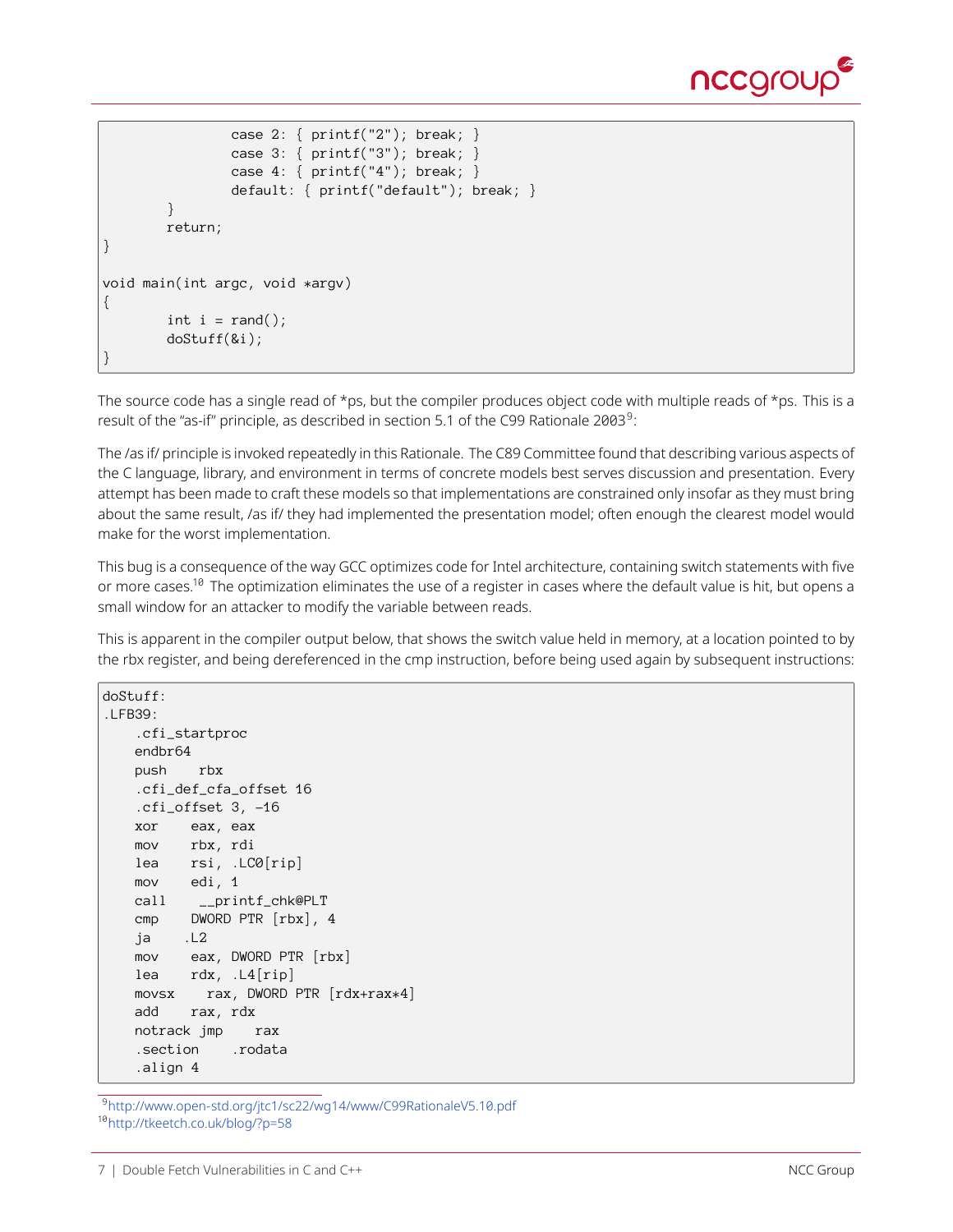

```
.align 4
\left[\ldots\right].L2:
    .cfi_restore_state
   lea rsi, .LC1[rip]
   mov edi, 1
   xor eax, eax
   pop rbx
    .cfi_def_cfa_offset 8
   jmp __printf_chk@PLT
    .cfi_endproc
```
This is not a compiler bug as this is a valid transformation. The Xen source code is defective in that it fails to disallow this optimization through the use of volatile or other means, as discussed further below.

The bug specifically occurs in an optimized GCC executable. Compiler-introduced vulnerabilities depend on the specific implementation (compiler and flags)<sup>[11](#page-7-0), [12](#page-7-1)</sup> The source code should always be considered incorrect if the transformation that introduces the defect is permissible.

<span id="page-7-1"></span><span id="page-7-0"></span><sup>11</sup><http://tkeetch.co.uk/blog/?p=58> <sup>12</sup><https://docs.huihoo.com/blackhat/usa-2013/us-13-Blanchou-Shattering-Illusions-in-Lock-Free-Worlds.pdf>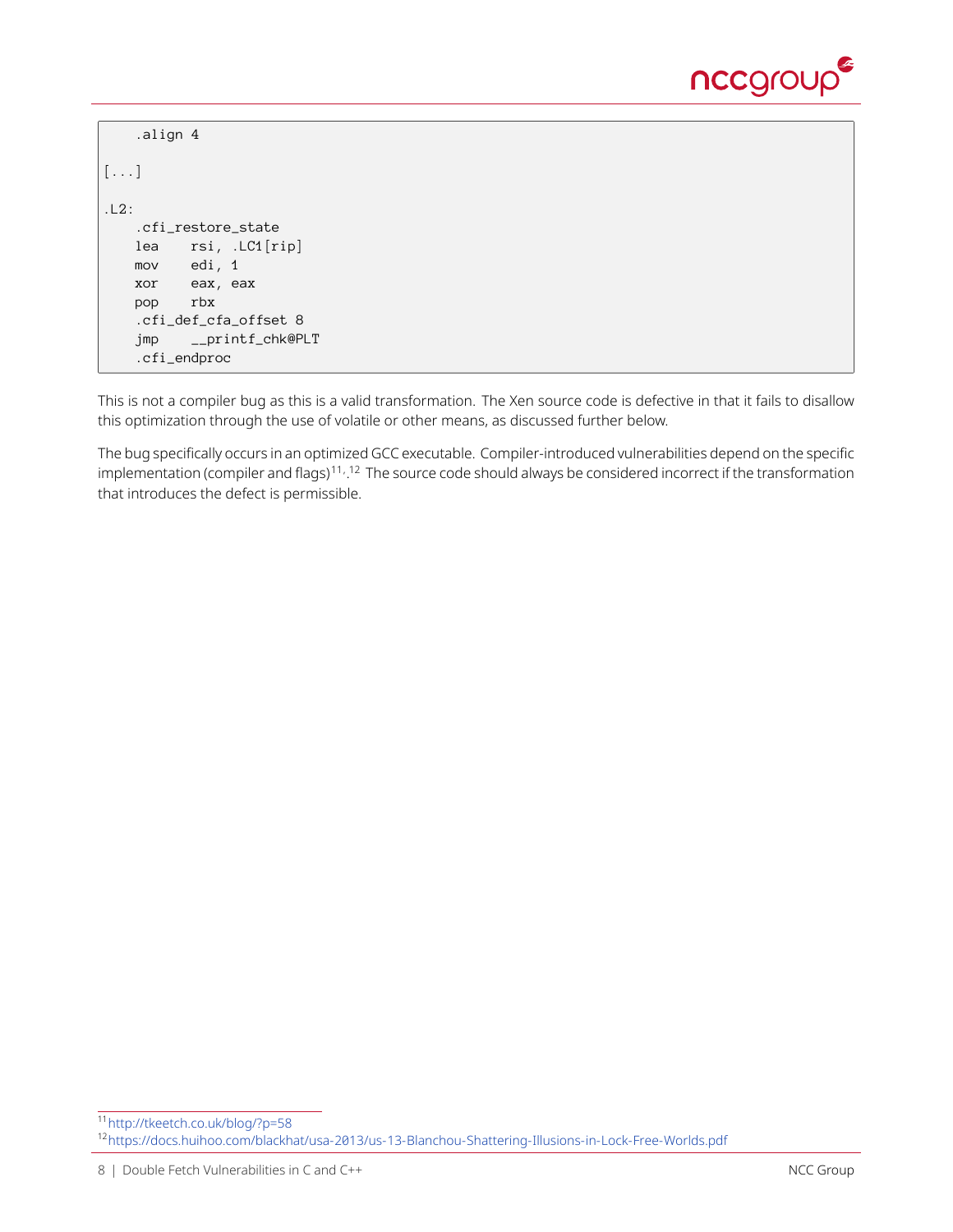## **Detection and Exploitation**



<span id="page-8-0"></span>Static analysis is currently of limited use in detecting double fetch bugs because of the contextual knowledge required outside of the identification of unchecked second fetch. To do this any static analysis tool would require additional information to identify an instance:

- Whether the code being examined runs with elevated privileges
- Whether the variable can be modified outside of the context of the code
- Whether the above modification may be made by a non-administrator user/process

Manual code review could be used to identify double fetch bugs, although this would depend upon the skills and alertness of the reviewer, as well as the reviewer being provided with suitable information or documentation to allow them to draw correct conclusions.

Wang and Krinke give the following breakdown of how their approach to static analysis was used to detect double fetch bugs in the Linux kernel. This seems to have been effective, according to their paper, although it is a refined version of the above general points, adapted for the Linux kernel<sup>[13](#page-8-1)</sup>:

*"Our approach examines all source code files of the Linux kernel and checks whether a kernel function contains two or more invocations of transfer functions that fetch data from the same user pointer. From the 39,906 Linux source files, 17,532 files belong to drivers (44%), and 10,398 files belong to non-x86 hardware architectures (26%) which cannot be analyzed with Jurczyk and Coldwind's x86-based technique. We manually analyzed the matched kernel functions to infer knowledge on the characteristics of double fetches, i.e., how the user data is transferred to and used in the kernel, which helped us to carry out a categorization of double-fetch situations, as we discuss in Section 3.2. The manual analysis also helped us refine our pattern matching approach and more precisely detect actual double-fetch bugs*…*"*

Dynamic analysis can be used to identify both compiler-introduced double fetches and double fetches resulting from insecure coding practices, with useful work being done by both the Bochspwn project<sup>[14](#page-8-2)</sup> and by Wang.

The Bochspwn project's whitepaper provides a useful pattern for the detection of double fetch bugs<sup>[15](#page-8-3)</sup>: Defining the double-fetch pattern as two consequent reads of the same memory location is insufficient to achieve satisfying results; instead, the pattern must be defined in greater detail. To have a double-fetch vulnerability:

- There must be at least two memory reads from the same location.
- Both read operations take place within a small race window.
- The code instantiating the reads must execute in kernel mode.
- The location subject to multiple reads must reside in memory writable by user-mode code.

Using dynamic analysis to detect double fetch bugs is non-trivial, with considerable time and resource needed to run the test platform, and further time needed to interpret the results<sup>[16](#page-8-4)</sup>:

*"Jurczyk et al. presented a dynamic approach for finding double fetches. They used a full CPU emulator to run Windows and log all memory accesses. This requires significant computation and storage resources, as just booting Windows already consumes 15 hours of time, resulting in a log file of more than 100 GB [38]. In the memory access log, they searched for a distinctive double-fetch pattern, e.g., two reads of the same user-space address within a short time frame. They identified 89 double fetches in Windows 7 and Windows 8. However, their work also required manual analysis, in which they found that only 2 out of around 100 unique double fetches were exploitable double-fetch bugs. "*

<span id="page-8-1"></span><sup>13</sup>[https://discovery.ucl.ac.uk/id/eprint/1557280/1/Dodier-Lazaro\\_sec17-wang.pdf](https://discovery.ucl.ac.uk/id/eprint/1557280/1/Dodier-Lazaro_sec17-wang.pdf)

<span id="page-8-3"></span><span id="page-8-2"></span><sup>14</sup><https://storage.googleapis.com/pub-tools-public-publication-data/pdf/42189.pdf> <sup>15</sup><https://storage.googleapis.com/pub-tools-public-publication-data/pdf/42189.pdf>

<span id="page-8-4"></span><sup>16</sup>[http://www.misc0110.net/files/double\\_fetch.pdf](http://www.misc0110.net/files/double_fetch.pdf)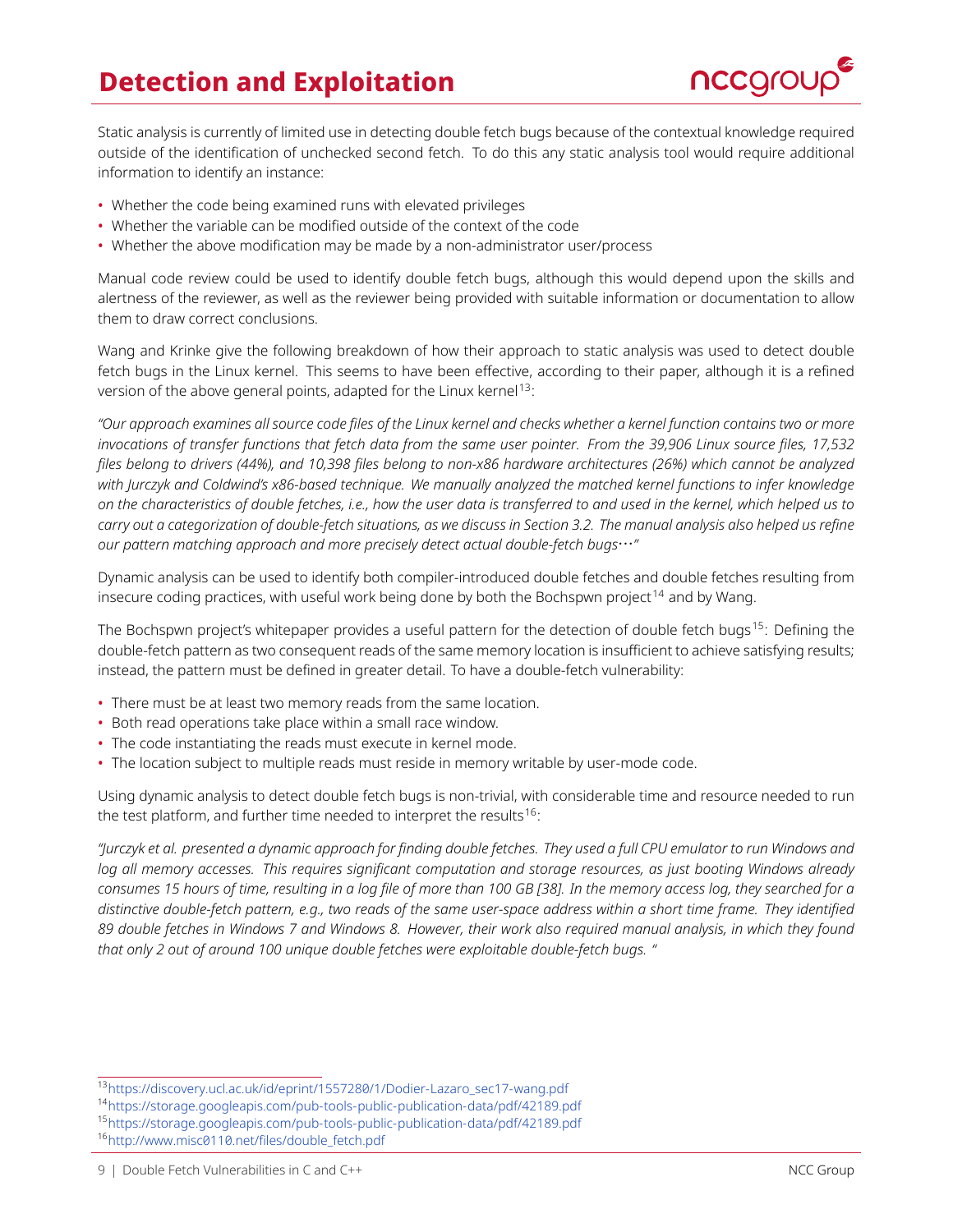

<span id="page-9-0"></span>A privilege escalation risk is present when memory accessed by a privileged process being shared with, and modified by, a less privileged process. Exploitable instances can result in arbitrary read/write or in code execution in the context of the privileged process. Less harmful instances of the bug can result in crashes or have a performance impact.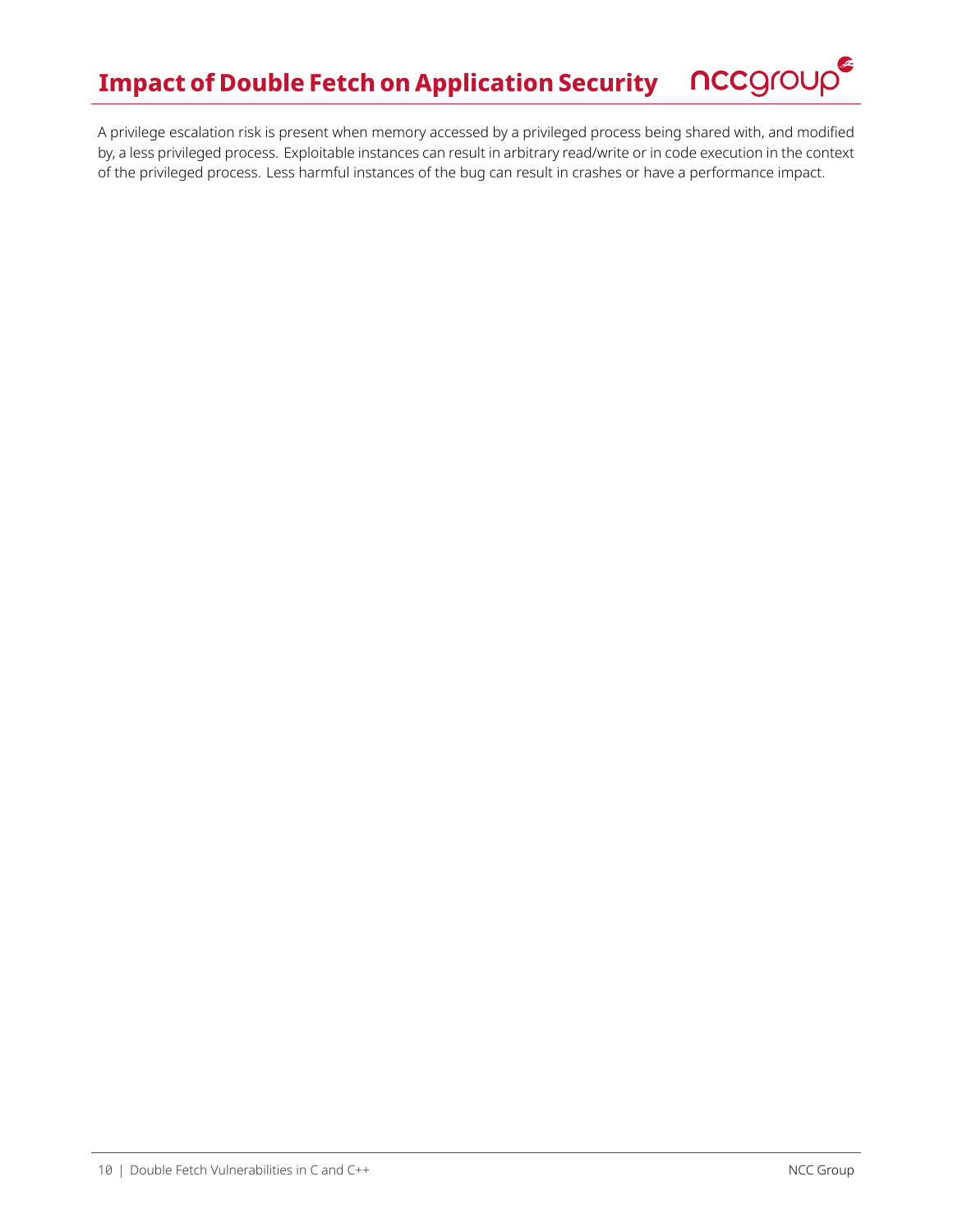# **Possible Solutions and Mitigations**



<span id="page-10-0"></span>Since double fetch bugs can have varying causes, we must consider different solutions for the two different subtypes of double fetch. This section suggests both how one can prevent double fetch vulnerabilities introduced through insecure programming practices, as well as how one can prevent double fetch vulnerabilities introduced by compilers.

Programming Practices Double fetch bugs accessing shared memory may be fixed by adding a check against the second fetch, eliminating the second fetch (where practical), or performing the check in a different manner. For instance, shared memory variables can be copied to an automatic variable and/or declared volatile.

The blog post about MS08-061, previously used to illustrate this bug type, gives the following non-vulnerable code as a fix:

```
// Attacker controls lParam
void win32k_entry_point(…) {
    [...]
   // lParam has already passed successfully the ProbeForRead
    my_struct = (PMY_STRUCT)lParam;
    cbData_captured= my_struct->cbData;
    lpData_captured = my_struct->lpData;
    if (lpData_captured) {
        cbCapture = sizeof(MY_STRUCT) + cbData_captured;
        [...]
        // lpData_captured has already passed successfully the ProbeForRead
        [\ldots]if (my_allocation = UserAllocPoolWithQuota(cbCapture, TAG_SMS_CAPTURE)) != NULL) {
            RtlCopyMemory(my_allocation, lpData_captured, cbData_captured);
        }
    }
    [...]
}
```
The fixed code now uses both the size and the data from the original fetch instead of repeating the fetch, and has two new variables, lpData\_captured and cbData\_captured, holding the data and its length respectively. The memory referenced by my allocation is now the correct size to hold the data from the user-controlled variable, and the privilege escalation attack is eliminated.

Compiler Introduced For compiler-introduced double fetches, the use of volatile variables is one possible solution to the double fetch problem. The volatile keyword prevents a double fetch as each read or write of a volatile-qualified object that appears in the source code must have an equivalent fetch or store in the object code, and additional reads and writes cannot be injected. For non volatile-qualified objects, a compiler may omit an access if the compiler deems it unnecessary (bearing in mind that the compiler does not detect that the variable may have been modified by external processes) or may introduce additional accesses for any reason (such as the optimizations discussed earlier).

A fix that uses volatile for the CVE-2015-8550 bug (used to illustrate the above bug type) is shown below.<sup>[17](#page-10-1)</sup> For this issue, the use of a volatile int pointer eliminate the compiler-introduced double fetch from the object code:

```
#include <stdio.h>
#include <stdlib.h>
void doStuff(volatile int* ps) // Use volatile to ensure a single read
{
    printf("VOLATILE");
    switch(*ps)
```
<span id="page-10-1"></span><sup>17</sup><http://tkeetch.co.uk/blog/?p=58>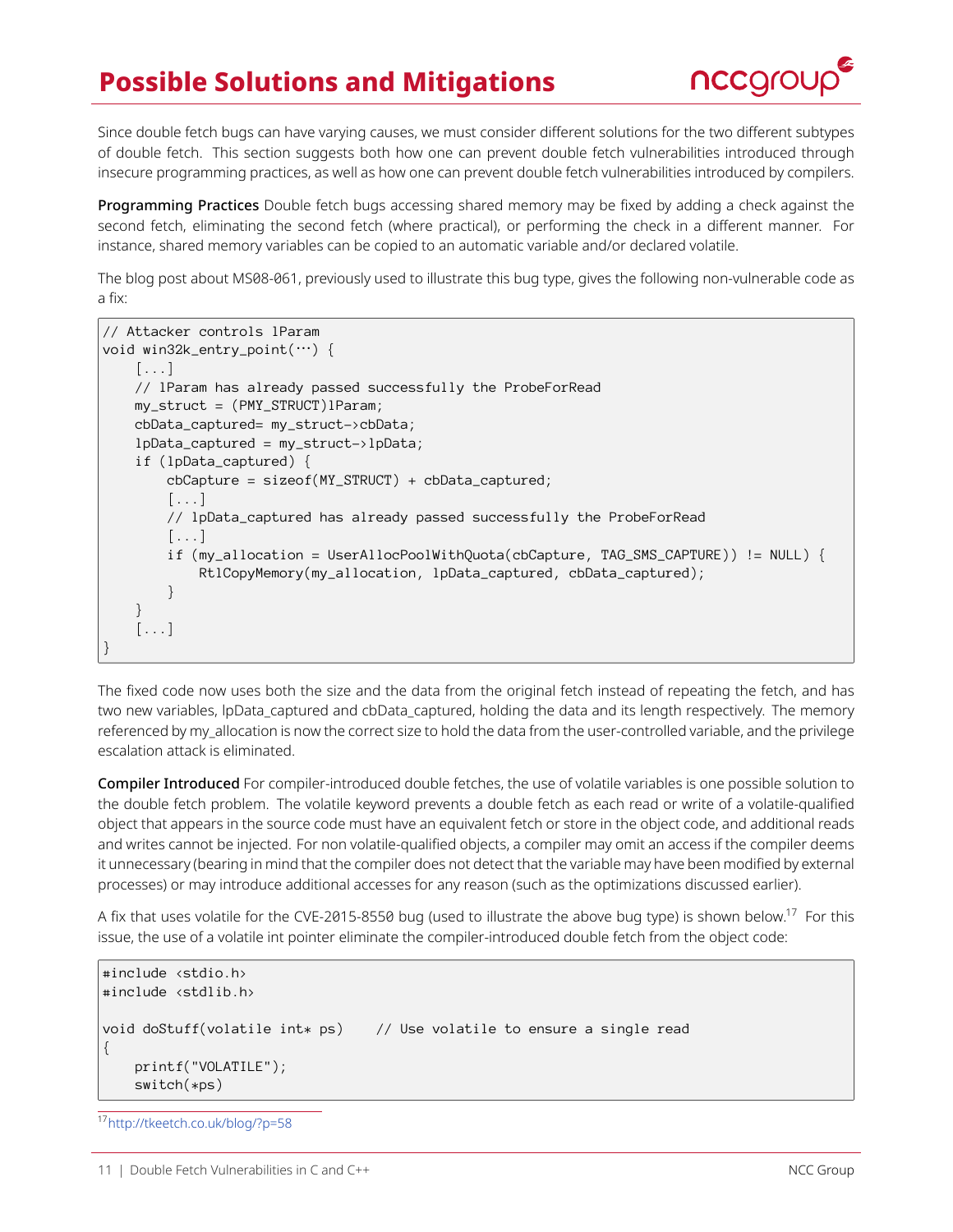

```
{
        case 0: { printf("0"); break; }
       case 1: \{ printf("1"); break; \}case 2: { printf("2"); break; }
        case 3: \{ printf("3"); break; \}case 4: { printf("4"); break; }
        default: { printf("default"); break; }
    }
   return;
}
void main(int argc, void *argv)
{
    int i = rand();
    doStuff(&i);
}
```
The code above results in the following compiler output, now having a single dereference of the memory location that is stored in rbx, and the value held in that location being stored in the eax register:

```
doStuff:
.LFB39:
   .cfi_startproc
   endbr64
   push rbx
   .cfi_def_cfa_offset 16
   .cfi_offset 3, -16
   lea rsi, .LC0[rip]
   mov rbx, rdi
   xor eax, eax
   mov edi, 1
   call __printf_chk@PLT
   mov eax, DWORD PTR [rbx]
   cmp eax, 4
   ja .L2
   lea rdx, .L4[rip]
   movsx rax, DWORD PTR [rdx+rax*4]
   add rax, rdx
   notrack jmp rax
   .section .rodata
   .align 4
   .align 4
```
In more formal terms, the volatile keyword imposes restrictions on access and caching.

According to C23:

*"Accesses to objects through the use of lvalues of volatile-qualified types are evaluated strictly according to the rules of the abstract machine. At each sequence point, the value last stored in the object must agree with that prescribed by the abstract machine. In the absence of the volatile qualifier, the contents of the designated location may be assumed to be unchanged, except for possible aliasing."*

As the bug is inadvertently introduced by compiler optimization, it might be tempting to take an approach of attempting to eliminate it by switching off compiler optimization. This approach is definitely not recommended. In addition to the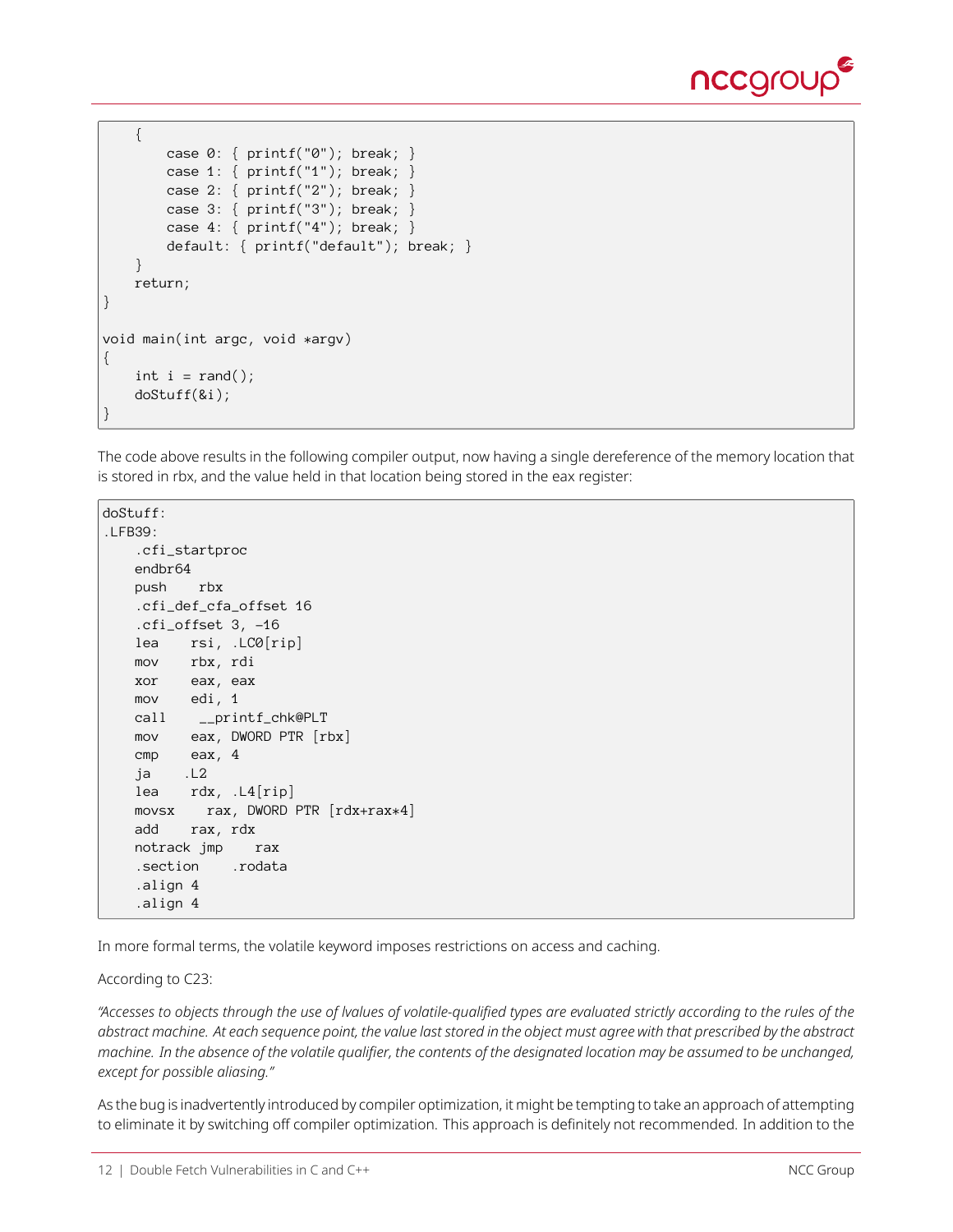

performance impact, a solution that relies on the person compiling the code using the appropriate settings is more of a workaround than a repair. It also carries the inherent risk of not being applied if procedures or instructions are not followed correctly.

*Performance Considerations when Using Volatile-Qualified Objects* As mentioned above, the decision to use shared memory is usually for the purposes of improved performance. Using volatile -qualified objects can inhibit some optimizations, impairing performance. Volatile should not be used carelessly, and should only be applied as necessary to ensure the correctness of the code.

If volatile (or any other solution) is used to repair compiler-inserted double fetch bugs, the object code should be examined to ensure a that only a single read instruction is emitted and test the resulting executable to ensure that the repair is successful.

The use of volatile is unlikely to repair vulnerabilities introduced through insecure coding practices. The use of volatile ensures that each memory access in the source code occurs in the executable, even when such memory accesses are erroneous.

Compilers sometimes have bugs that cause the volatile qualifier to not behave as required by the standard.<sup>[18](#page-12-0)</sup> When using volatile , examine the generated object code to verify that any use of volatile to eliminate double fetch translates to the appropriate object code, and make sure you test the optimized, production builds.

<span id="page-12-0"></span><sup>18</sup><https://www.cs.utah.edu/~regehr/papers/emsoft08-preprint.pdf>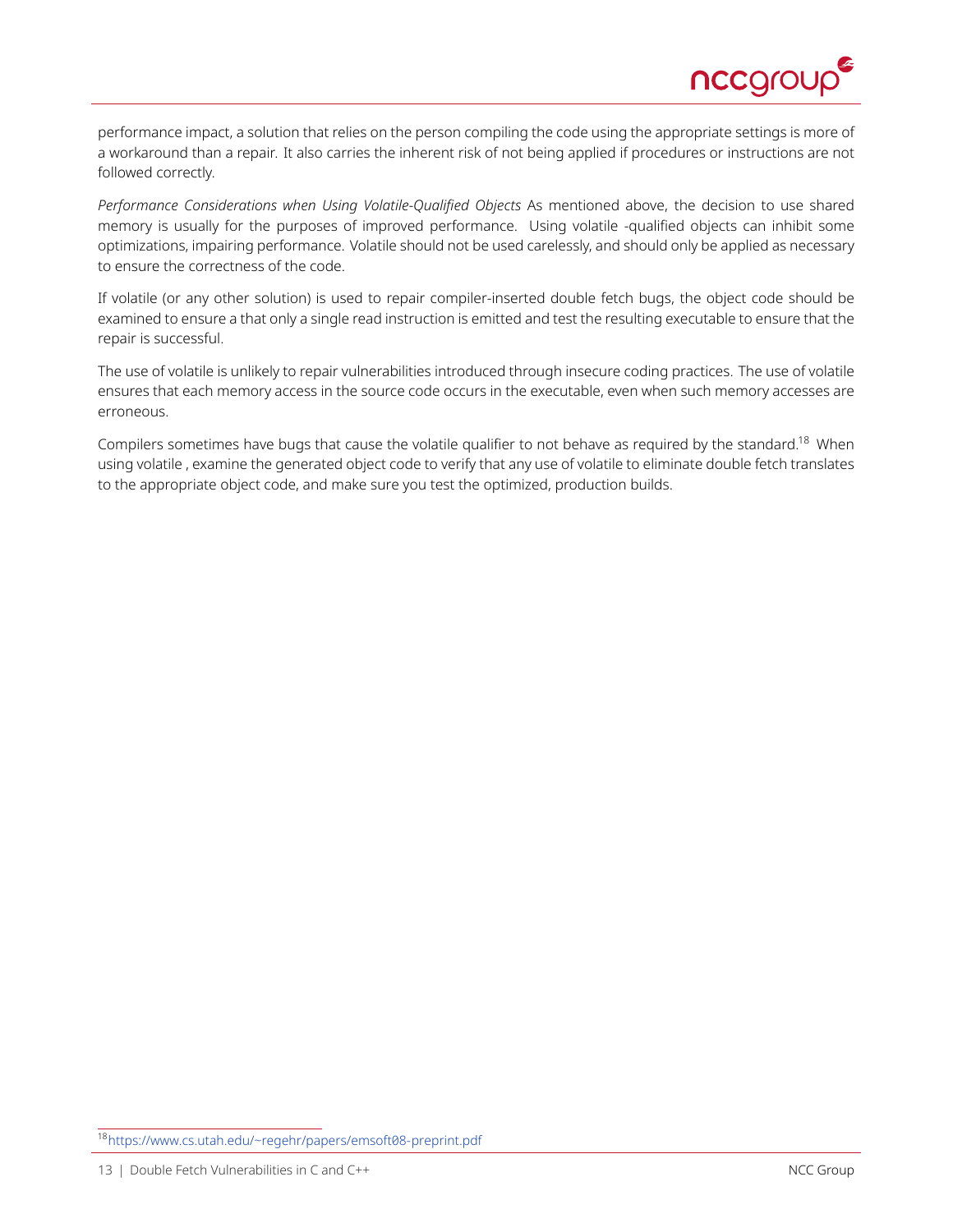# **Conclusion**



<span id="page-13-0"></span>Double fetch bugs can result in privilege escalation vulnerabilities that can allow an attacker with a low privilege account to execute code with elevated privileges, although the exploitable vulnerabilities are a relatively small subset of these bugs. They can result from either insecure programming practices or can be caused as an unintended side effect of compiler optimization (which are also combined with slightly less obvious insecure coding practices). There is currently only one documented case where the GCC compiler can introduce such a defect, but to future-proof your code you should assume that any allowable transformation is possible.

The two types of double fetch bug both have the same result, whereby an invariant exists involving two or more variables and one or more of these variables is modified without the invariant being enforced. For example, a privileged process reads a user-controlled variable, allocates memory to be used to hold a copy of the variable and subsequently reads the variable from userland again without carrying out a subsequent check, allowing a potential overflow of the kernel-controlled variable.

The bugs resulting from insecure coding vary, depending on the exact nature of the bug but include code changes to ensure a check of the variable length after the second read, or performing a single read, storing a local copy and eliminating the second read. The compiler introduced bugs can be fixed with the use of the volatile qualifier to prevent the unwanted second read appearing in the object code.

The bugs generally exist due to the use of shared memory communication for the purpose of higher performance, while the fixes generally have some small impact on performance. The fixes generally have a minimal performance impact, and it seems unlikely that there would be any situation where such a small performance degradation would outweigh the advantages of a secure and robust implementation.